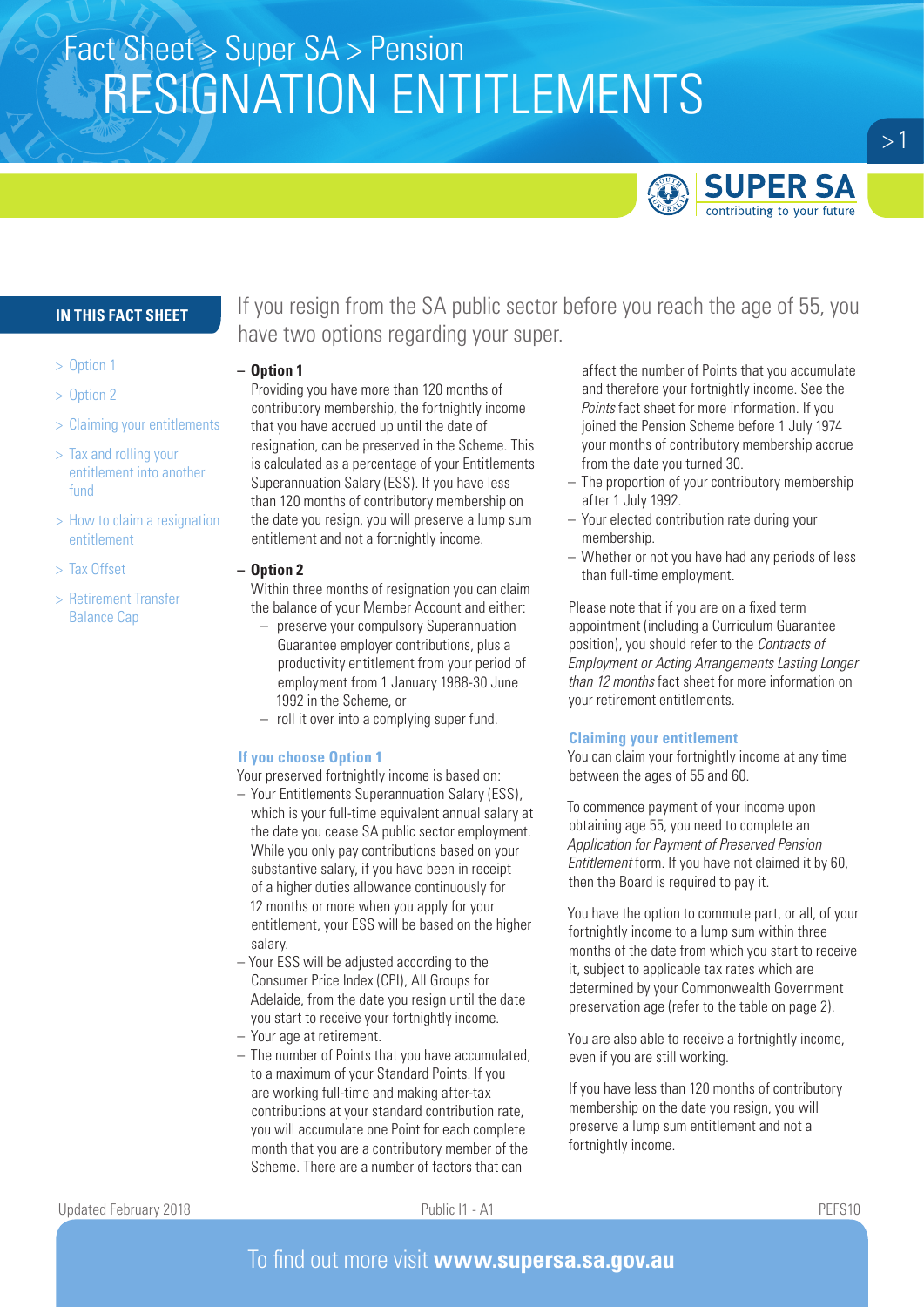# Fact Sheet > Super SA > Pension RESIGNATION ENTITLEMENTS



## **IN THIS FACT SHEET**

- > Option 1
- > Option 2
- > Claiming your entitlements
- > Tax and rolling your entitlement into another fund
- > How to claim a resignation entitlement
- > Tax Offset
- > Retirement Transfer Balance Cap

Your lump sum will be based on:

- Your Entitlements Superannuation Salary (ESS), which is your full-time equivalent annual salary at the date you cease SA public sector employment. While you only pay contributions based on your substantive salary, if you have been in receipt of a higher duties allowance continuously for 12 months or more when you apply for your entitlement, your ESS will be based on the higher salary.
- Your ESS will be adjusted according to the Consumer Price Index (CPI), All Groups for Adelaide, from the date you resign until the date you receive payment.
- The balance of your Member Account.
- 2.333 times the balance of your Notional Member Account<sup>1</sup>.
- The number of months you were a contributory member of the Scheme after 31 December 1987.
- Whether or not you have had any periods of less
- than full-time employment.

<sup>1</sup> Your Notional Member Account is the account balance you would have achieved if you contributed at your Standard Contribution Rate through your Scheme membership.

### **Claiming your entitlement**

If you preserve a lump sum entitlement in the Scheme, you can claim it between the ages of 55 and 65, subject to applicable tax rates which are determined by your Commonwealth Government preservation age (refer to the table, right) or roll it over into another complying super fund at any time by completing an *Application for Payment of a Preserved Lump Sum Entitlement* form.

### **If you choose Option 2**

You will receive the balance of your Member Account, less tax (applicable tax rates which are determined by your Commonwealth Government preservation age) as a lump sum payment.

Any payment taken in cash or rolled over to another fund must have the tax components calculated in the same proportions as the components that make up your total entitlement. You are not able to select only your tax-free Updated February 2018 **PUblic I1 - A1** PEFS10

## **Commonwealth Government preservation ages**

| <b>Date of birth</b>       | <b>Commonwealth</b><br>Government<br><b>Preservation age</b> |
|----------------------------|--------------------------------------------------------------|
| Before 1 July 1960         | 55                                                           |
| 1 July 1960 - 30 June 1961 | 56                                                           |
| 1 July 1961 - 30 June 1962 | 57                                                           |
| 1 July 1962 - 30 June 1963 | 58                                                           |
| 1 July 1963 - 30 June 1964 | 59                                                           |
| After 30 June 1964         |                                                              |

member after-tax contributions. This means that payments in cash or rollovers to another fund will contain taxable amounts and you may need to pay tax on these, subject to applicable tax rates which are determined by your Commonwealth Government preservation age. The majority of the amount you take in cash will be taxed at 32%.

The amount you are required to preserve or roll over into another complying super fund is based on:

- An Employer component equal to the Superannuation Guarantee (SG) accrued since 1 July 1992. The SG is the minimum level of super entitlement that must be provided to you by your employer.
- A productivity entitlement from your period of employment from 1 January 1988-30 June 1992.
- The balance of your Rollover Account (if any).

## **Tax and rolling your entitlement into another fund**

If you roll over any portion of your lump sum entitlement to another fund your new fund will immediately deduct 15% tax from the part of the entitlement called the "taxable (untaxed) component". For more information about tax and your super please see the *Tax* fact sheet available on the Super SA website and from Super SA.

## To find out more visit **www.supersa.sa.gov.au**